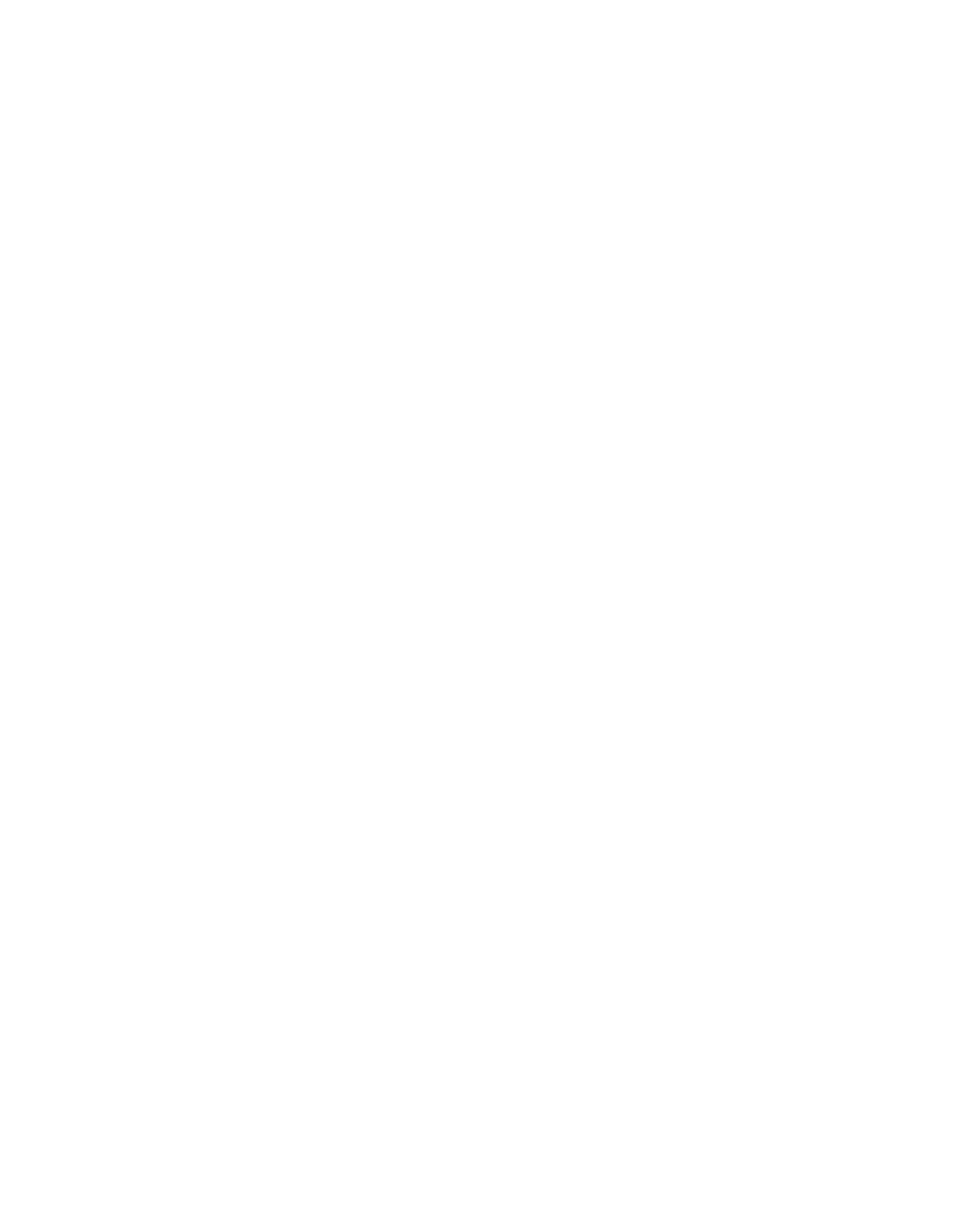#### **Introduction: The "One Anothers"**

Adele Calhoun writes this in her appendix to *Spiritual Disciplines Handbook:* 

> *Just as the Trinity is one, so followers of Jesus are one. No matter how many schisms divide us, the supreme reality we are to incarnate is oneness. We belong to one another. We cannot apprentice ourselves to Jesus and live without regard to one another.* (SDH, 313)

The reason for Calhoun's insistence on "one another" is simple: the Bible is consistent, profoundly repetitive, in its command for us to "love one another." In fact, there are several, important "one another" commands throughout Scripture (from Calhoun):

- *- Love one another* (John 13:34-35; Rom. 13:8; 2 Pet. 1:22; 1 John 3:11, 23; 4:7; 4:11-12; 2 John 1:5)
- *- Encourage one another* (1 Thess. 4:18; 5:11; Heb. 3:13)
- *- Bear one another's burdens* (Isa. 41:6; Gal. 6:1-5)
- *- Care for one another* (1 Cor. 12:24-25)
- *- Accept one another* (Rom. 14:1-4; 15:7)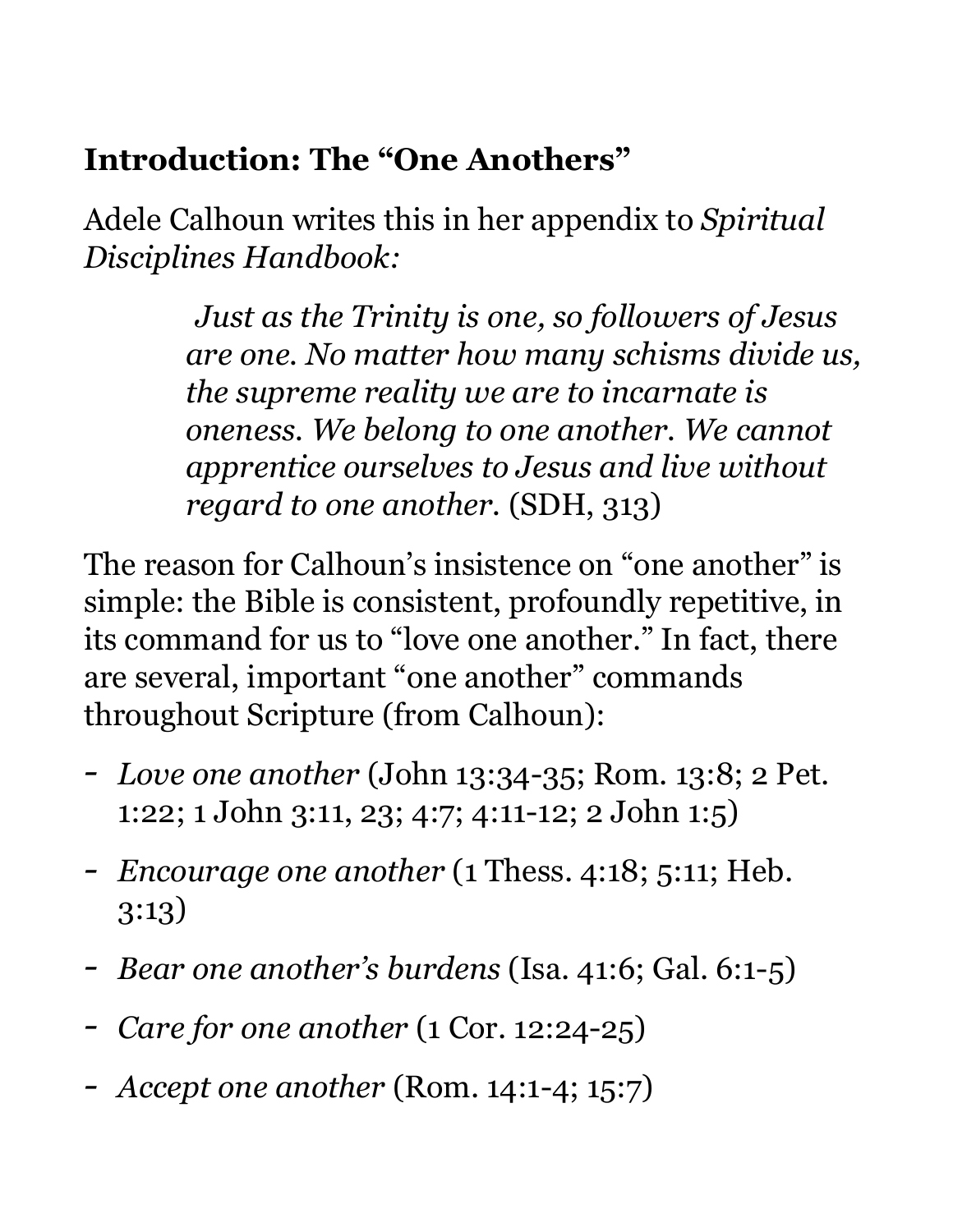- *- Be kind to one another* (Gal 5:22; Eph. 4:31-32)
- *- Live in harmony with one another* (1 Pet. 3:8)
- *- Forgive one another* (Eph. 4:32)
- *- Be hospitable to one another* (1 Pet. 4:9)
- *- Honor one another* (Rom. 12:10)
- *- Belong to one another* (Rom. 12:5; 1 Cor. 12:24-25; 2 Cor. 13:11; Eph. 4:25; Heb. 10:25)
- *- Be devoted to one another* (Rom. 12:10)
- *- Speak truthfully to one another* (Eph. 4:25; Col. 3:9)
- *- Teach one another* (Col. 3:16)
- *- Agree with one another* (1 Cor. 1:10)
- *- Look out for one another* (Phil. 2:4)
- *- Worship with one another* (Eph 5:19-20)
- *- Lay down your lives for one another* (1 John 3:16)
- *- Do not provoke one another* (Gal. 5:25-26)
- *- Do not grumble against one another* (James 5:9)
- *- Fo not envy one another* (Gal 5:25-26)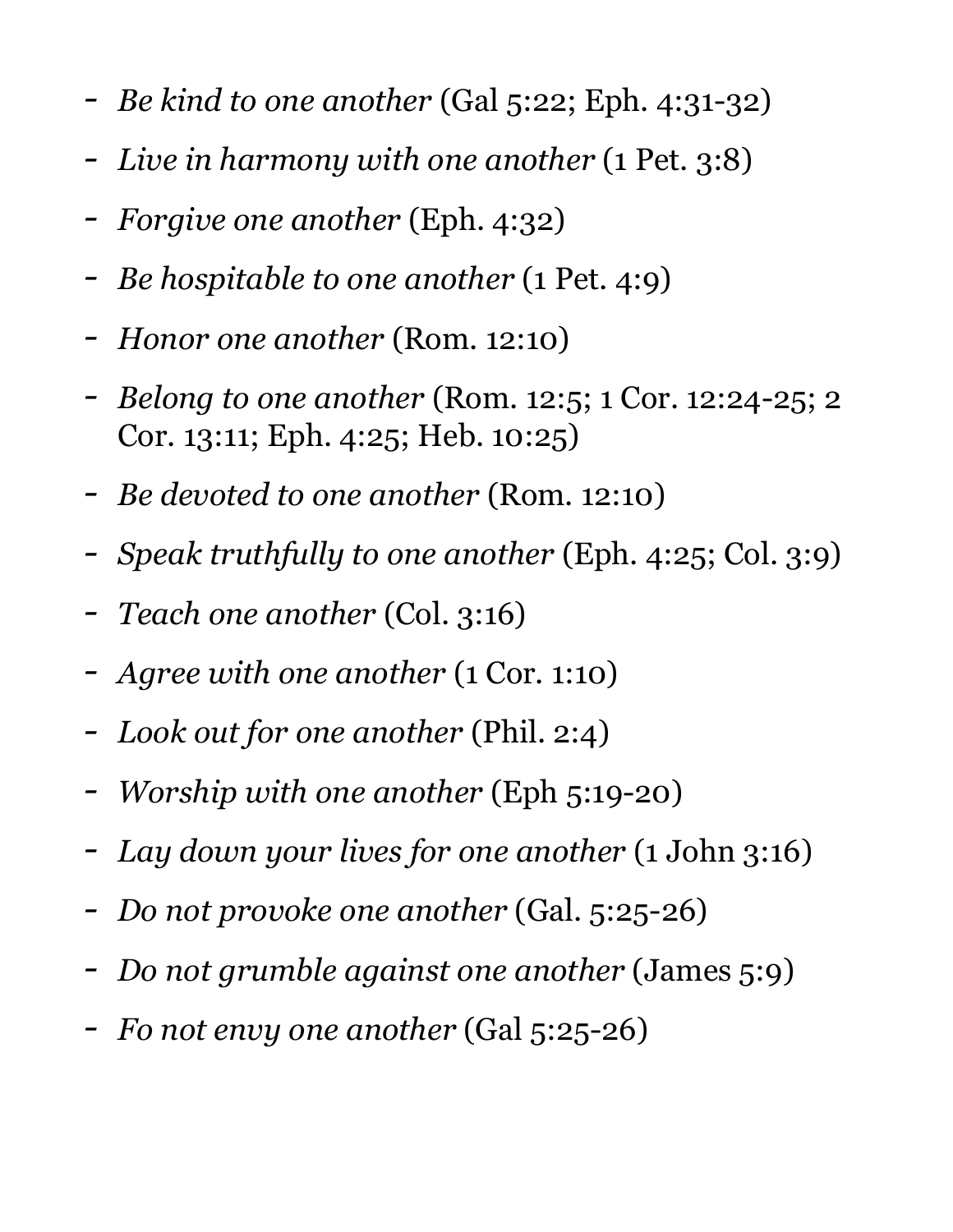## **A Crisis of Community**

*Q: How are Christians in the US doing at these "one anothers"? What challenges have we faced?* 

The Bible describes the Christian life as one lived within and rooted in the body of believers. But several things in our current world work against this and inhibit our ability to live this vision out (pre-COVID):

- *1. Radical individualism:* The current culture in which we swim, built up over the last three-hundred years, has culminated in a radical **individualism:** a hyperfocus on the individual and their self-actualization. People abuse one another, use one another, and then discard each other and move on. Community in this way of living only happens when you align with people **you share interests with** (i.e., country clubs).
- *2. Disregard for families:* Never has a culture so radically worked against the structure of the family as the modern west has. The family is the nuclear core of community, and as it has been disregarded people have drifted into isolation. The end result is that people now subconsciously **limit intergenerational engagement** in community.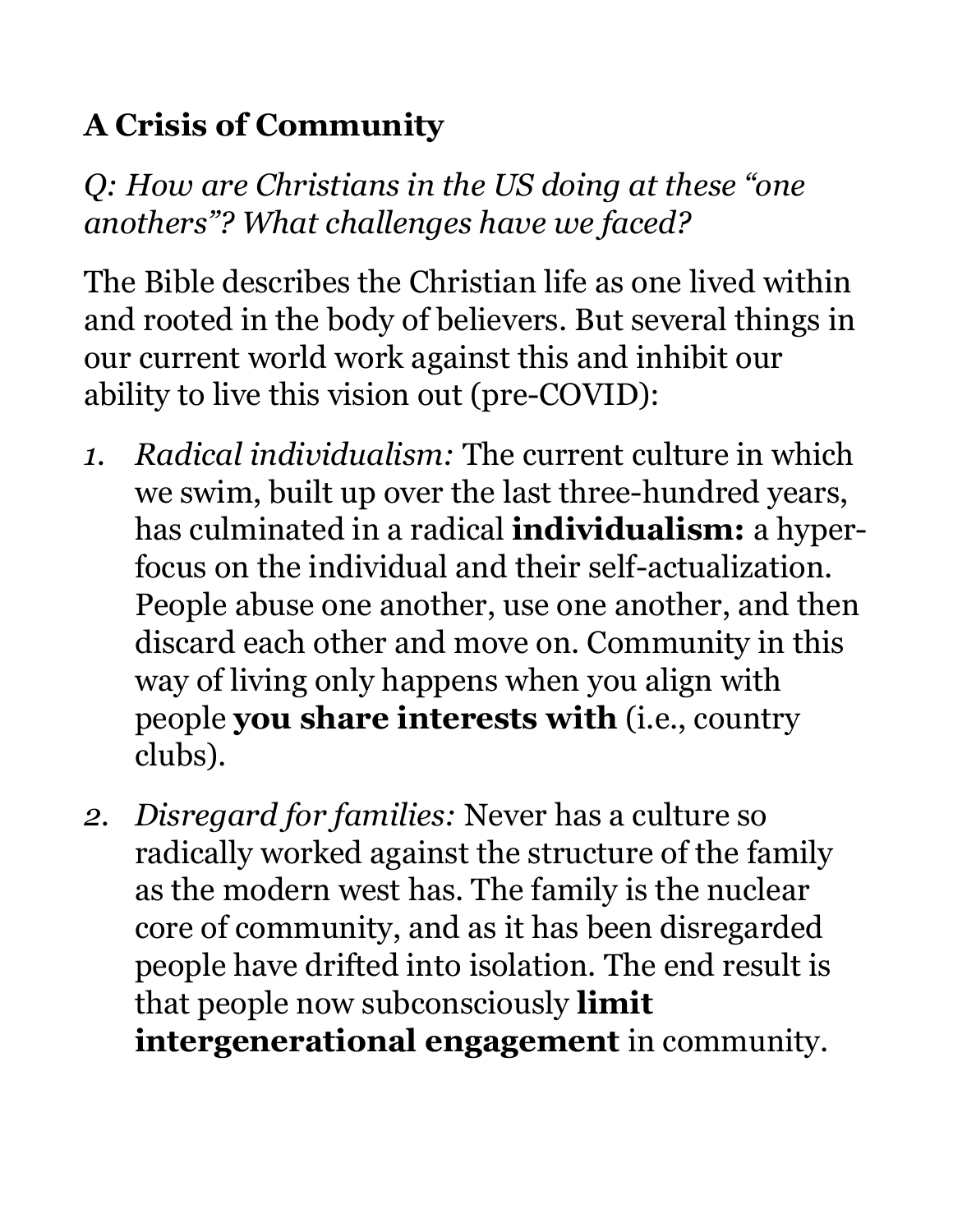- *3. Abuse and Disillusionment:* Every week a new megapastor or evangelist is revealed to have had an abusive relationship. On more local levels, Christians often fail to live this "one another" life out and the result is hurt both within and outside the church. Communities become therefore either **superficial**  (to avoid further hurt) or **abusive.**
- *4. Partisan Political Discipleship:* The divisions of our political atmosphere have seriously hampered our ability to live in community. On both sides of the political spectrum, people are spending more time than ever before listening to pundits and talk-show hosts (who often don't act and speak with Christlikeness), and this contributes to a heavily partisan environment. The result is Christian brothers and sisters who, while actually disagreeing on little, view each other as **enemies** because of their digital mentors.

*Q: How have you seen these four hindrances hurt both our community at VCL and your pursuit of community individually?* 

**Sharing Our Lives with Others:** Practices that lead us to live in community the way God does as the Trinity, rooted in our union with Christ (1 Cor. 12:12-31).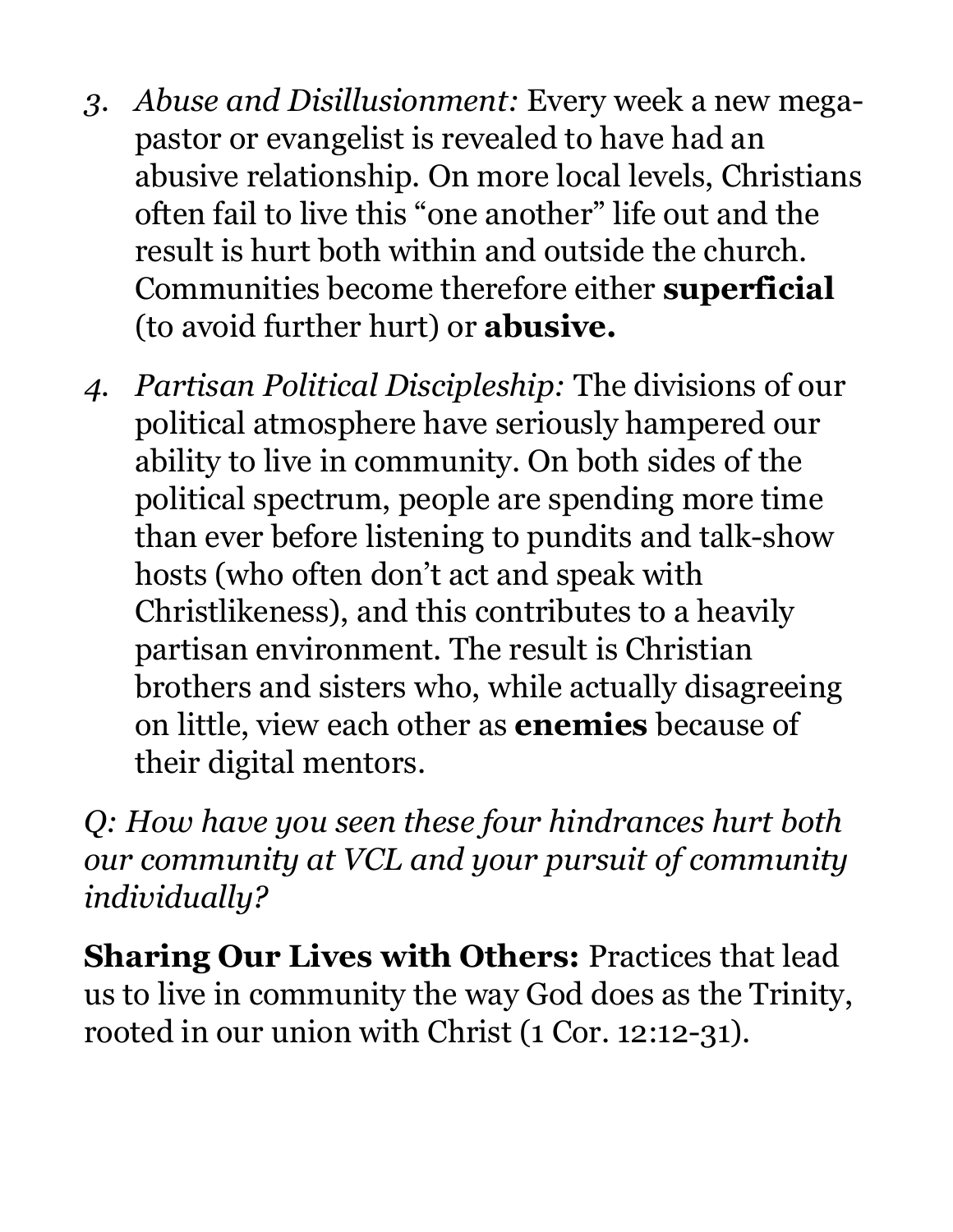Question for Reflection: *Think of one relationship, church, or experience with others that was life-giving for you. Why did you enjoy it? How did God bless you through it?* 

\_\_\_\_\_\_\_\_\_\_\_\_\_\_\_\_\_\_\_\_\_\_\_\_\_\_\_\_\_\_\_\_\_\_\_\_\_\_\_\_\_\_\_\_

\_\_\_\_\_\_\_\_\_\_\_\_\_\_\_\_\_\_\_\_\_\_\_\_\_\_\_\_\_\_\_\_\_\_\_\_\_\_\_\_\_\_\_\_

\_\_\_\_\_\_\_\_\_\_\_\_\_\_\_\_\_\_\_\_\_\_\_\_\_\_\_\_\_\_\_\_\_\_\_\_\_\_\_\_\_\_\_\_

#### **Desires that Lead us to Share our Lives with Others**

As we've said before, the beginning of pursuing the spiritual life is simply taking the time to recognize what we desire, and following that desire to God's throne.

I want…

*…to give a regular and honest account of my choices, priorities and temptations to a godly and wise companion who points me to Christ* (the discipline of Accountability Partner)

*…to revere God by receiving and honoring my body and the bodies of others with purity of thought and action*  (the discipline of Chastity)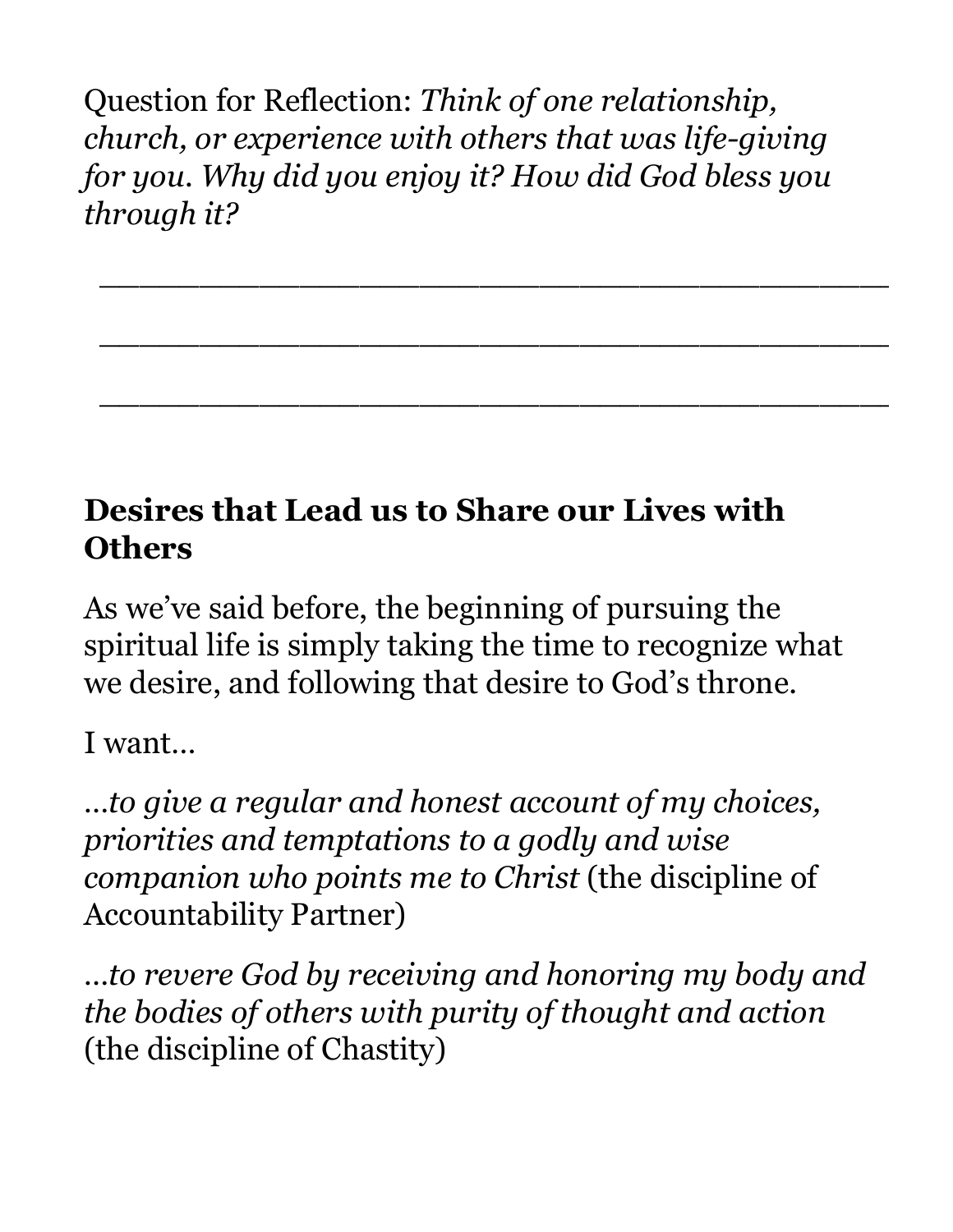*…to enter into authentic, confidential, and healing relationships with a committed group of fellow pilgrims*  (the discipline of Covenant Group)

*…to be in a relationship where I am encouraged or where I encourage another to become a disciple of Jesus*  (The discipline of Discipling)

*…to connect in person beyond the surface of screens and texts* (the discipline of Face-to-Face Connection)

*…to be a safe person who offers other the grace, shelter, and presence of Jesus* (the discipline of Hospitality)

*…to accompany and encourage others to grow to their God-given potential* (The discipline of Mentoring)

*…to reflect the helping, caring love of God in the world*  (the discipline of Service)

*…to develop a friendship that encourages and challenges me to love God with all my heart, soul, mind, and strength* (the discipline of Spiritual Friendship)

*…to live in harmony with Christ's desire for the church to be one; to be a bridge-builder and peacemaker in the body of Christ* (the discipline of Unity)

*Q: Do you resonate with these desires? Do they spark any memories, thoughts, or reminders for you?*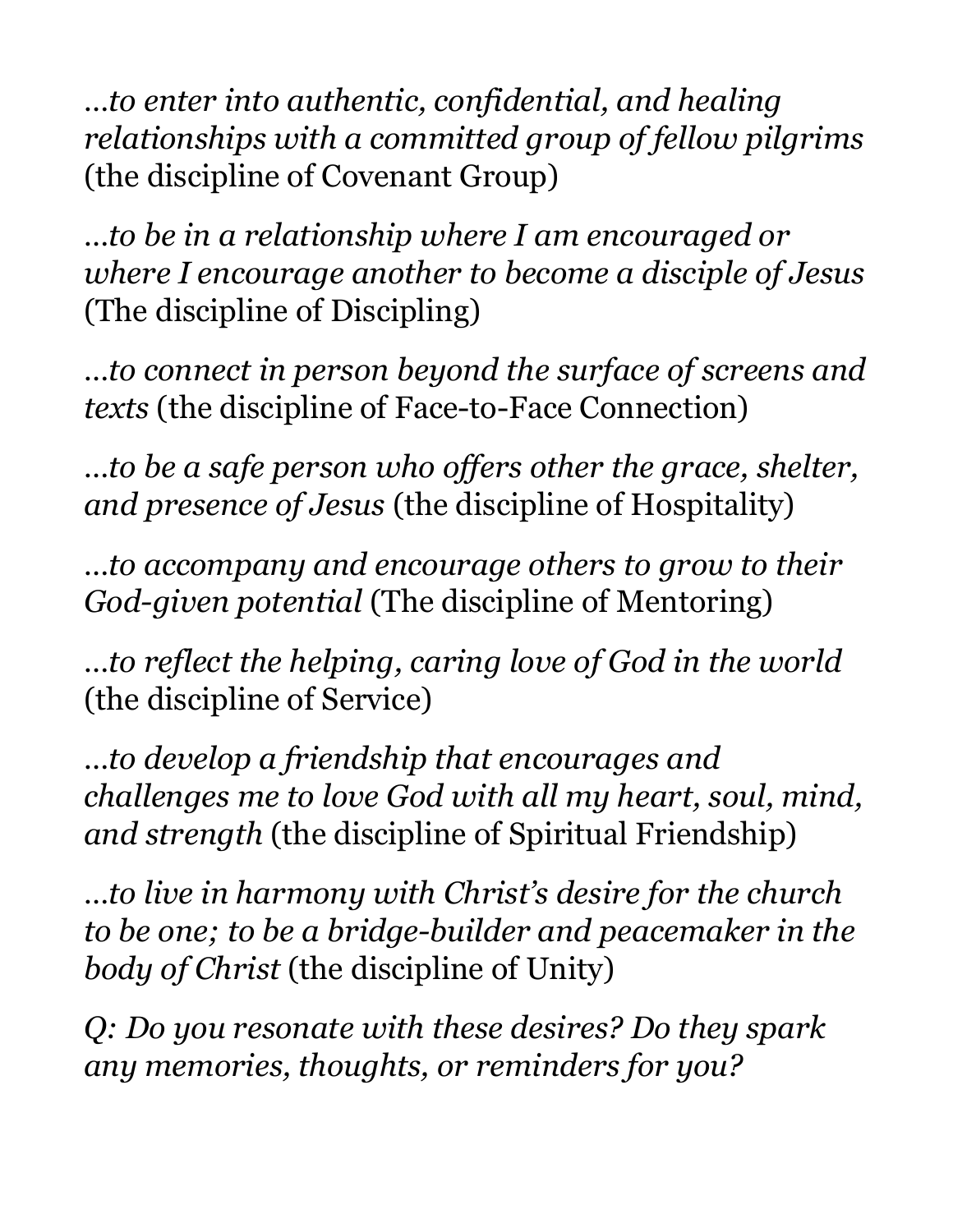### **Spiritual Disciplines For Sharing our Lives**

| Accountability<br>Partner | Means that I appropriately and<br>reciprocally disclose struggles, failures<br>and temptations to a godly friend who<br>is committed to asking hard questions,<br>willing to challenge, and given to<br>encouragement and prayer.               |
|---------------------------|-------------------------------------------------------------------------------------------------------------------------------------------------------------------------------------------------------------------------------------------------|
| Chastity                  | Rooted in a deep acceptance of, respect<br>for and protection of the glorious body<br>God has given me and all other human<br>beings. Chaste behavior cultivates<br>sexual purity and nourishes trust.                                          |
| Community                 | Exists when believers connect with<br>each other in authentic and loving ways<br>that encourage growth in Christ. They<br>engage in transparent relationships<br>that cultivate, celebrate and make<br>evident Christ's love for all the world. |
| Covenant<br>Group         | Composed of people who commit<br>themselves to helping and encouraging<br>one another, as each prayerfully seeks<br>to live out God's will for their lives.                                                                                     |
| Discipling                | The process of equipping, training and<br>encouraging another in his or her<br>apprenticeship to Jesus. It means<br>journeying with and helping others to<br>grow in knowledge as well as in the<br>virtues and character of Christ.            |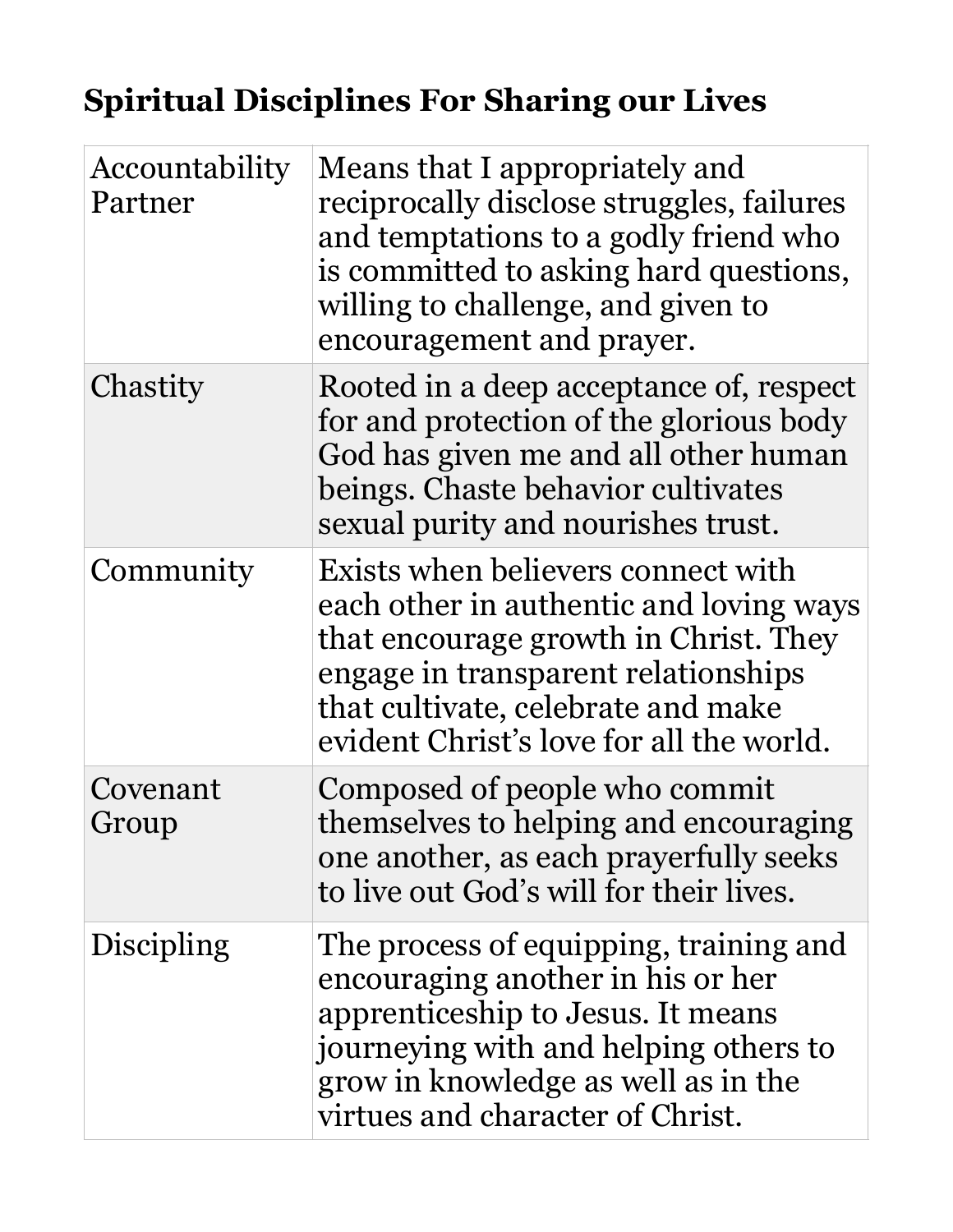| Face-to-Face<br>Connection | Happens through the gift of presence<br>and body language.                                                                                                                                                            |
|----------------------------|-----------------------------------------------------------------------------------------------------------------------------------------------------------------------------------------------------------------------|
| Hospitality                | Creates a safe, open space where a<br>friend or stranger can enter and<br>experience the welcoming spirit of<br>Christ in another.                                                                                    |
| Mentoring                  | A relational experience in which one<br>person empowers another by sharing<br>his or her life, experience and God-<br>given resources. A mentor nurtures an<br>apprentice's personal development,<br>faith and skill. |
| Service                    | A way of offering resources, time,<br>treasure, influence and expertise for<br>the care, protection, justice and<br>nurture of others.                                                                                |
| <b>Small Group</b>         | A group that intentionally connects<br>people, regularly gathering them<br>together to help one another grow in<br>loving God and doing his will.                                                                     |
| Spiritual<br>Friendship    | Involves cultivating a covenant<br>friendship where I can naturally share<br>about my life with God. It is grounded<br>in relationship to God and a<br>commitment to support, encourage,<br>and pray for one another. |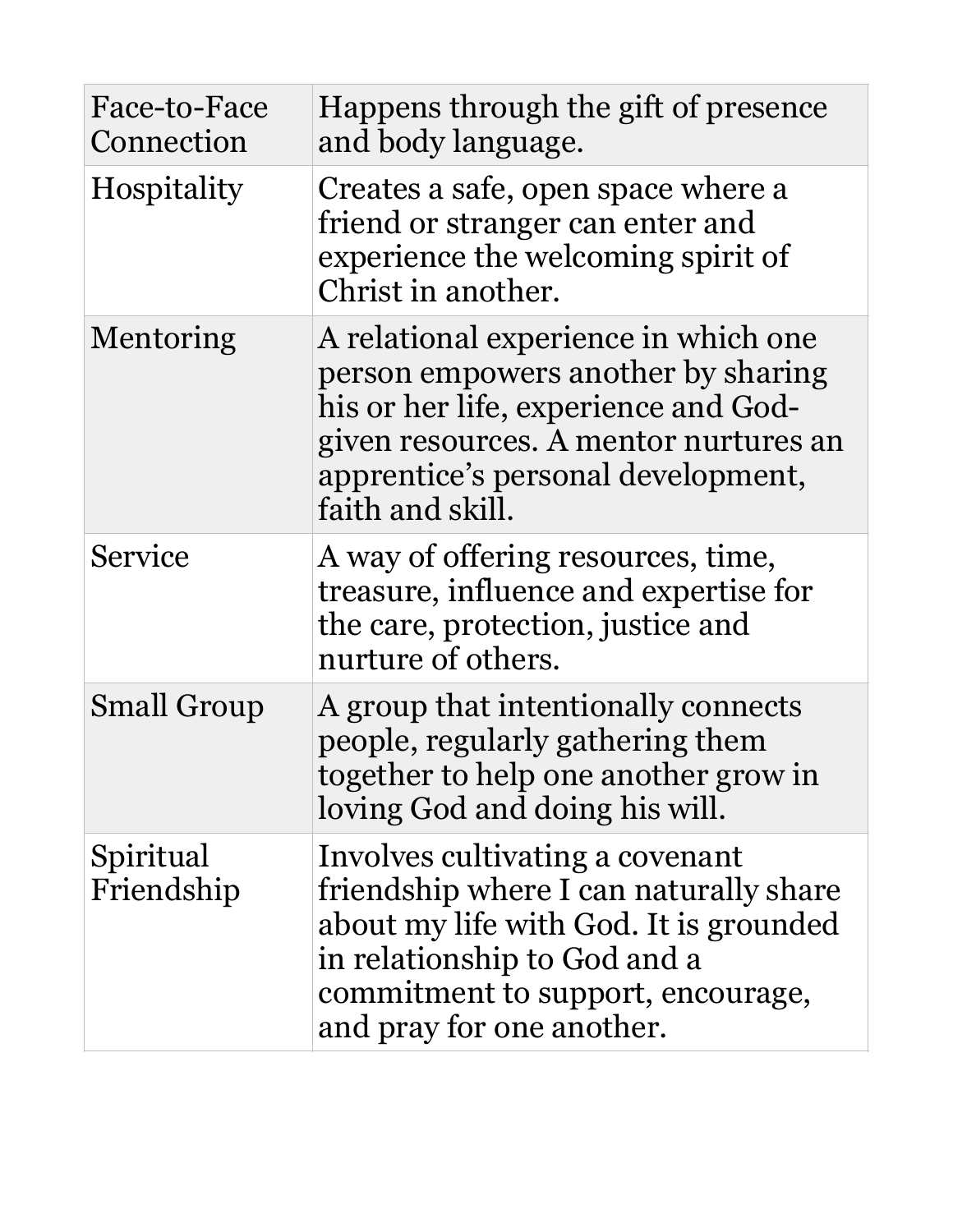| Unity   | The mark that demonstrates to the<br>world that the body of Christ is one<br>organism, with one faith, one hope, one<br>baptism and one God and Father of all.<br>Unity lives to the reality that Christ has<br>already reconciled all things to himself.<br>So in him we belong to one another. |
|---------|--------------------------------------------------------------------------------------------------------------------------------------------------------------------------------------------------------------------------------------------------------------------------------------------------|
| Witness | Means modeling and telling the<br>difference Jesus has made in one's life.                                                                                                                                                                                                                       |

Question for reflection: *Which of these practices inspires you as you think of the desires above? Which could you try this week?*

*\_\_\_\_\_\_\_\_\_\_\_\_\_\_\_\_\_\_\_\_\_\_\_\_\_\_\_\_\_\_\_\_\_\_\_\_\_\_\_\_\_\_\_\_*

*\_\_\_\_\_\_\_\_\_\_\_\_\_\_\_\_\_\_\_\_\_\_\_\_\_\_\_\_\_\_\_\_\_\_\_\_\_\_\_\_\_\_\_\_*

*\_\_\_\_\_\_\_\_\_\_\_\_\_\_\_\_\_\_\_\_\_\_\_\_\_\_\_\_\_\_\_\_\_\_\_\_\_\_\_\_\_\_\_\_*

*\_\_\_\_\_\_\_\_\_\_\_\_\_\_\_\_\_\_\_\_\_\_\_\_\_\_\_\_\_\_\_\_\_\_\_\_\_\_\_\_\_\_\_\_*

*\_\_\_\_\_\_\_\_\_\_\_\_\_\_\_\_\_\_\_\_\_\_\_\_\_\_\_\_\_\_\_\_\_\_\_\_\_\_\_\_\_\_\_\_*

#### **An Example: Small Group**

**Desire:** to make my spiritual journey with a community of trusted friends.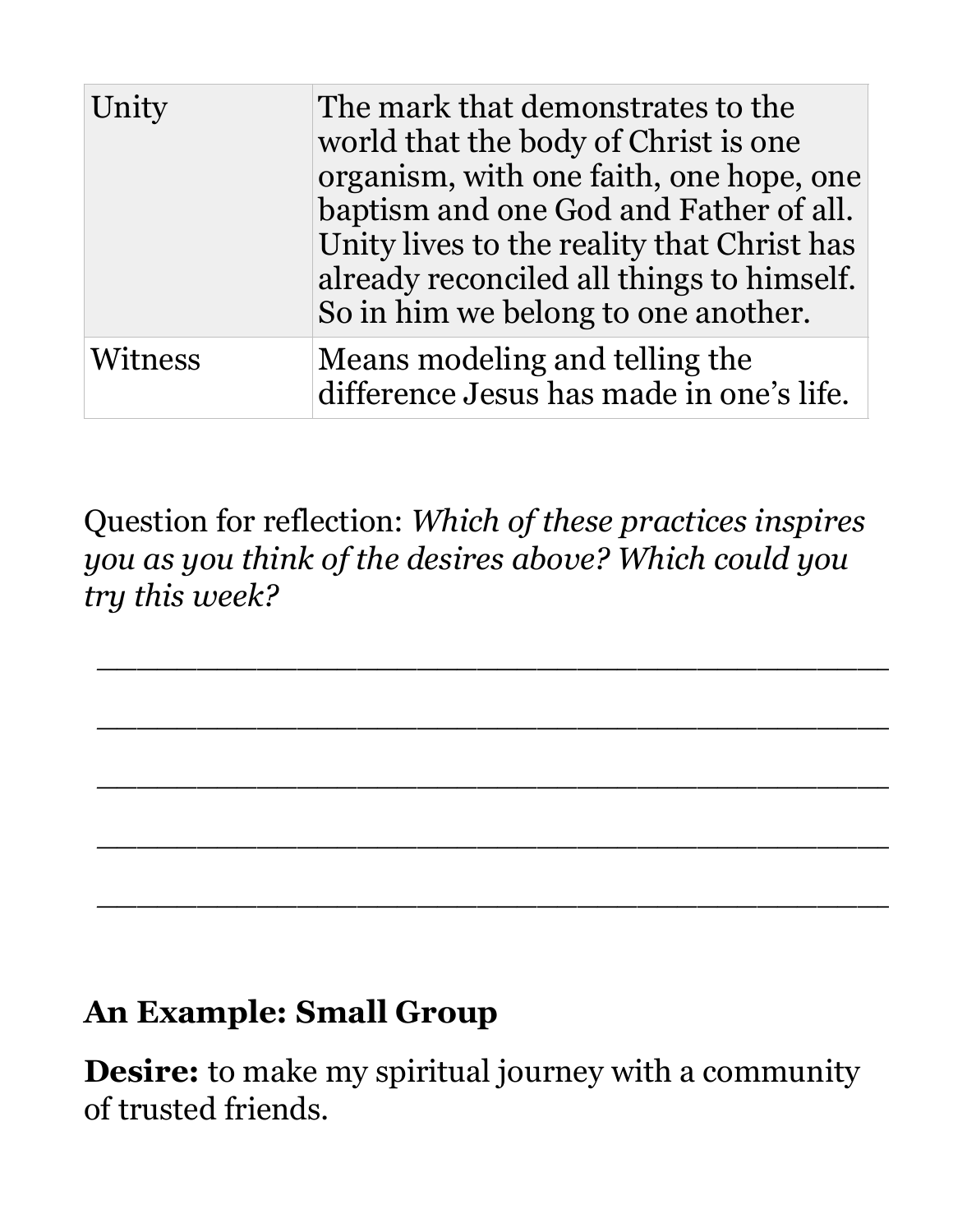**Definition:** A group that intentionally connects people, regularly gathering them together to help one another grow in loving God and doing his will.

*"In our world full of strangers, estranged from their own past, culture and country, from their neighbors, friends and family, from their deepest self and their God, we witness a painful search for a hospitable place where life can be lived without fear and where community can be found."—*Henry Nouwen

*Q: Why is it important that Christians gather for intentional spiritual relationships outside of the Sunday service?* 

The Four Stages of Small Groups (*SDH,* 173)

**Forming**—a group decides its purpose, content, structure, and covenant.

**Storming**—a group runs into conflict, difficulties and personality quirks. Different ideas about what it means to journey together emerge. Control issues surface. Some people dominate while others clam up. Often if a group disintegrates, it is during this stage.

**Norming**—the group makes it through the "storming" stage and settles into the gifts and struggles of the journey for the long haul.

**Transforming**—the group accomplishes its goal or mission and in the process grows and becomes more of who God created them to be.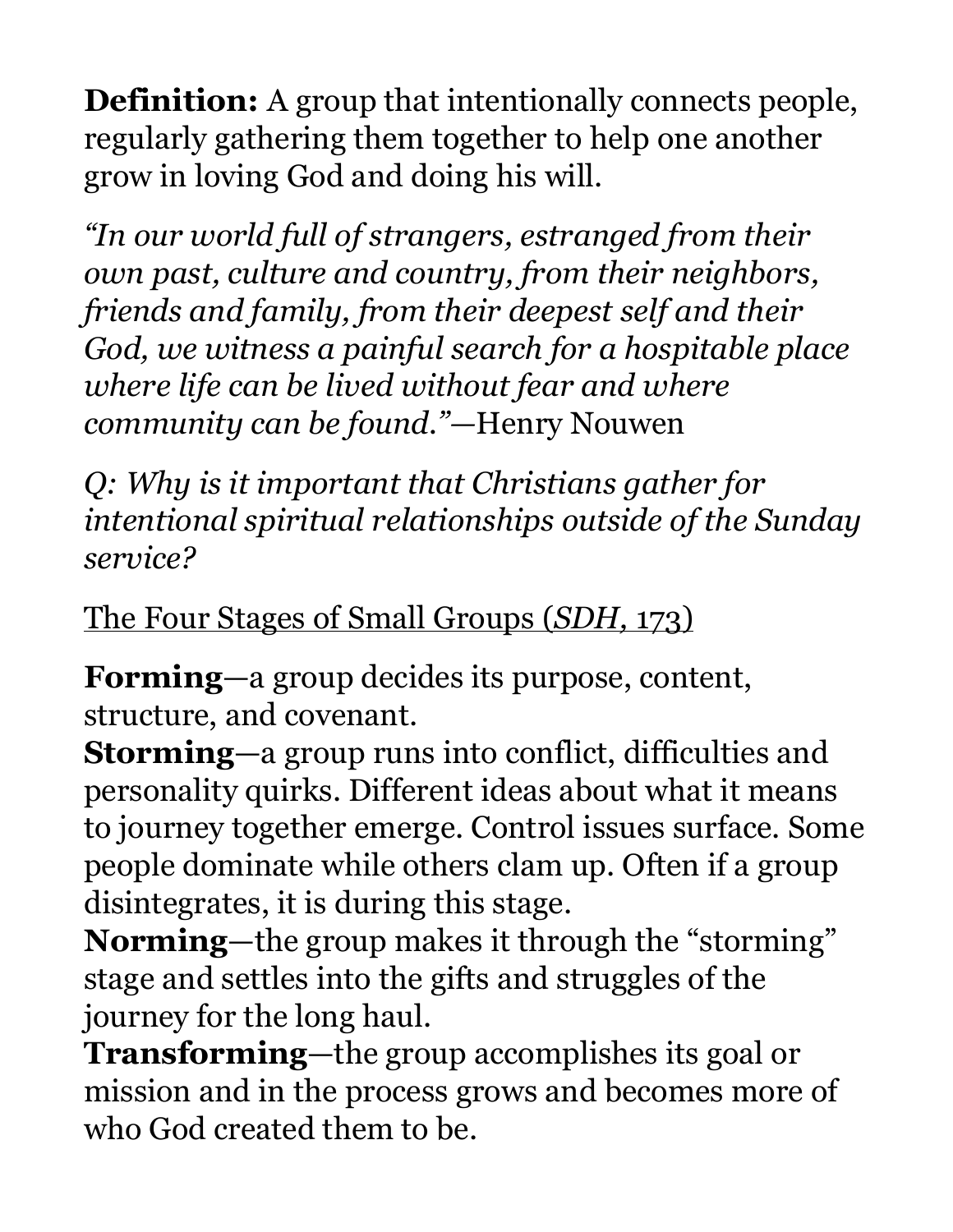Questions for Reflection: *If you are in a small group, which of the four above stages do you think it is in? What does God want you to contribute to it anew?* 

*\_\_\_\_\_\_\_\_\_\_\_\_\_\_\_\_\_\_\_\_\_\_\_\_\_\_\_\_\_\_\_\_\_\_\_\_\_\_\_\_\_\_\_\_*

*\_\_\_\_\_\_\_\_\_\_\_\_\_\_\_\_\_\_\_\_\_\_\_\_\_\_\_\_\_\_\_\_\_\_\_\_\_\_\_\_\_\_\_\_*

*\_\_\_\_\_\_\_\_\_\_\_\_\_\_\_\_\_\_\_\_\_\_\_\_\_\_\_\_\_\_\_\_\_\_\_\_\_\_\_\_\_\_\_\_*

*\_\_\_\_\_\_\_\_\_\_\_\_\_\_\_\_\_\_\_\_\_\_\_\_\_\_\_\_\_\_\_\_\_\_\_\_\_\_\_\_\_\_\_\_*

*\_\_\_\_\_\_\_\_\_\_\_\_\_\_\_\_\_\_\_\_\_\_\_\_\_\_\_\_\_\_\_\_\_\_\_\_\_\_\_\_\_\_\_\_*

*\_\_\_\_\_\_\_\_\_\_\_\_\_\_\_\_\_\_\_\_\_\_\_\_\_\_\_\_\_\_\_\_\_\_\_\_\_\_\_\_\_\_\_\_*

*\_\_\_\_\_\_\_\_\_\_\_\_\_\_\_\_\_\_\_\_\_\_\_\_\_\_\_\_\_\_\_\_\_\_\_\_\_\_\_\_\_\_\_\_*

*\_\_\_\_\_\_\_\_\_\_\_\_\_\_\_\_\_\_\_\_\_\_\_\_\_\_\_\_\_\_\_\_\_\_\_\_\_\_\_\_\_\_\_\_*

*\_\_\_\_\_\_\_\_\_\_\_\_\_\_\_\_\_\_\_\_\_\_\_\_\_\_\_\_\_\_\_\_\_\_\_\_\_\_\_\_\_\_\_\_*

*\_\_\_\_\_\_\_\_\_\_\_\_\_\_\_\_\_\_\_\_\_\_\_\_\_\_\_\_\_\_\_\_\_\_\_\_\_\_\_\_\_\_\_\_*

*\_\_\_\_\_\_\_\_\_\_\_\_\_\_\_\_\_\_\_\_\_\_\_\_\_\_\_\_\_\_\_\_\_\_\_\_\_\_\_\_\_\_\_\_*

*\_\_\_\_\_\_\_\_\_\_\_\_\_\_\_\_\_\_\_\_\_\_\_\_\_\_\_\_\_\_\_\_\_\_\_\_\_\_\_\_\_\_\_\_*

*\_\_\_\_\_\_\_\_\_\_\_\_\_\_\_\_\_\_\_\_\_\_\_\_\_\_\_\_\_\_\_\_\_\_\_\_\_\_\_\_\_\_\_\_*

*Q: If you are not in a growth group, what is stopping you? What fears, reservations, or inhibitions do you have? How could God bridge that gap in 2021?* (A note: Pastor Casey is always happy to work with you to find a growth group!)